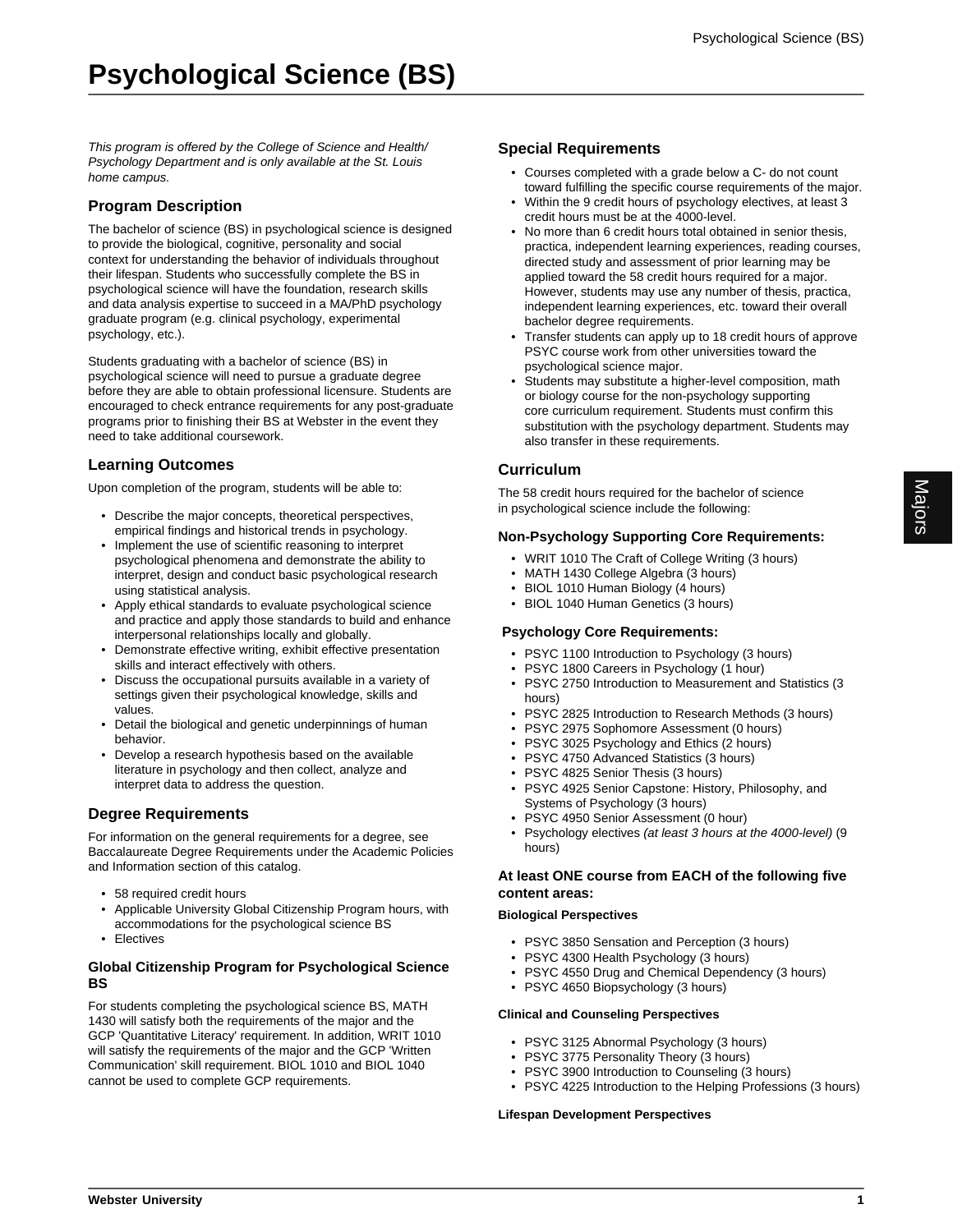# **Psychological Science (BS)**

- PSYC 2200 Child Psychology (3 hours)
- PSYC 2250 Adolescent Psychology (3 hours)
- PSYC 2300 Lifespan Development (3 hours)
- PSYC 2950 Psychology of Adulthood and Aging (3 hours)

#### **Learning and Cognitive Perspectives**

- PSYC 3325 Applied Learning Theory (3 hours)
- PSYC 3350 Cognitive Psychology (3 hours)
- PSYC 3525 Memory (3 hours)
- PSYC 3725 Psychology of Judgment and Decision Making (3 hours)

#### **Social and Cross-Cultural Perspectives**

- PSYC 3475 International Psychology (3 hours)
- PSYC 3575 Industrial/Organizational Psychology (3 hours)
- PSYC 3600 Social Psychology (3 hours)
- PSYC 3625 Motivation and Emotion (3 hours)

## **Recommended Courses**

• PSYC 4425 Community Practicum (3 hours)

# **Dual Degree Option: BS in Psychological Science/BA in Biology**

Students who wish to pursue a dual degree of the bachelor of arts in biology and the bachelor of science in psychological science may do so. Two separate diplomas are issued at the same time. The two degrees cannot be awarded separately or sequentially under this arrangement.

## **Degree Requirements**

For information on the general requirements for a degree, see Baccalaureate Degree Requirements under the Academic Policies and Information section of this catalog. For information on the general requirements for dual degrees, see Dual Majors and Dual Degrees under the Academic Policies and Information section of this catalog.

- 107 required credit hours
- Applicable University Global Citizenship Program hours, with accommodations\*

\*All students pursuing a dual degree will complete the Global Citizenship Program requirements of one of the programs. Students should review the GCP accommodations for each degree before making their selection of which GCP program to pursue.

## **Curriculum**

- WRIT 1010 The Craft of College Writing (3 hours)
- MATH 1430 College Algebra (3 hours)
- PSYC 1100 Introduction to Psychology (3 hours)
- PSYC 1800 Careers in Psychology (1 hour)
- PSYC 2750 Introduction to Measurement and Statistics (3 hours)
- PSYC 2825 Introduction to Research Methods (3 hours)
- PSYC 2975 Sophomore Assessment (0 hours)
- PSYC 3025 Psychology and Ethics (2 hours)
- PSYC 4750 Advanced Statistics (3 hours)
- PSYC 4825 Senior Thesis (3 hours)
- PSYC 4925 Senior Capstone: History, Philosophy and Systems of Psychology (3 hours)
- PSYC 4950 Senior Assessment (0 hours)
- Psychology electives (at least 3 hours at the 4000-level) (6 hours)
- Psychology content areas (15 hours)
- BIOL 1550 Essentials of Biology I (4 hours) **and** BIOL 1551 Essentials of Biology I: Lab (1 hour)
- BIOL 1560 Essentials of Biology II (4 hours) **and** BIOL 1561 Essentials of Biology II: Lab (1 hour)
- BIOL 2010 Evolution (3 hours)
- BIOL 3010 Human Anatomy & Physiology I (3 hours) **and** BIOL 3011 Human Anatomy & Physiology I: Lab (1 hour)
- BIOL 3020 Human Anatomy & Physiology II (3 hours) **and** BIOL 3021 Human Anatomy & Physiology II: Lab (1 hour)
- BIOL 3050 Genetics (3 hours)
- **and** BIOL 3051 Genetics: Lab (1 hour) • BIOL 3200 Ecology (3 hours)
- **and** BIOL 3201 Ecology: Lab (1 hour)
- BIOL 4400 Research Methods (3 hours)
- BIOL 4420 BA Senior Thesis (4 hours)
- CHEM 1100 General Chemistry I (3 hours)
- **and** CHEM 1101 General Chemistry I: Lab (1 hour) • CHEM 1110 General Chemistry II (3 hours)
- **and** CHEM 1111 General Chemistry II: Lab (1 hour) • CHEM 2100 Organic Chemistry I (3 hours)
- **and** CHEM 2101 Organic Chemistry I: Lab (1 hour) • PHYS 1710 College Physics I (3 hours)
- **and** PHYS 1711 College Physics I: Lab (1 hour) • PHYS 1720 College Physics II (3 hours)
- **and** PHYS 1721 College Physics II: Lab (1 hour)
- BIOL, CHEM or PHYS electives (2000-level or above) (3 hours)

## **Dual Major Option: Psychological Science/ Biological Sciences**

Students who wish to pursue a dual major in biological sciences and psychological science may do so. The two majors cannot be awarded separately or sequentially under this arrangement.

# **Degree Requirements**

For information on the general requirements for a degree, see Baccalaureate Degree Requirements under the Academic Policies and Information section of this catalog. For information on the general requirements for dual degrees, see Dual Majors and Dual Degrees under the Academic Policies and Information section of this catalog.

- 117 required credit hours
- Applicable University Global Citizenship Program hours, with accommodations\*

\*All students pursuing a dual degree will complete the Global Citizenship Program requirements of one of the programs. Students should review the GCP accommodations for each degree before making their selection of which GCP program to pursue.

## **Curriculum**

- WRIT 1010 The Craft of College Writing (3 hours)
- PSYC 1100 Introduction to Psychology (3 hours)
- PSYC 1800 Careers in Psychology (1 hour)
- PSYC 2750 Introduction to Measurement and Statistics (3 hours)
- PSYC 2825 Introduction to Research Methods (3 hours)
- PSYC 2975 Sophomore Assessment (0 hours)
- PSYC 3025 Psychology and Ethics (2 hours) • PSYC 4750 Advanced Statistics (3 hours)
- PSYC 4825 Senior Thesis (3 hours)
	-